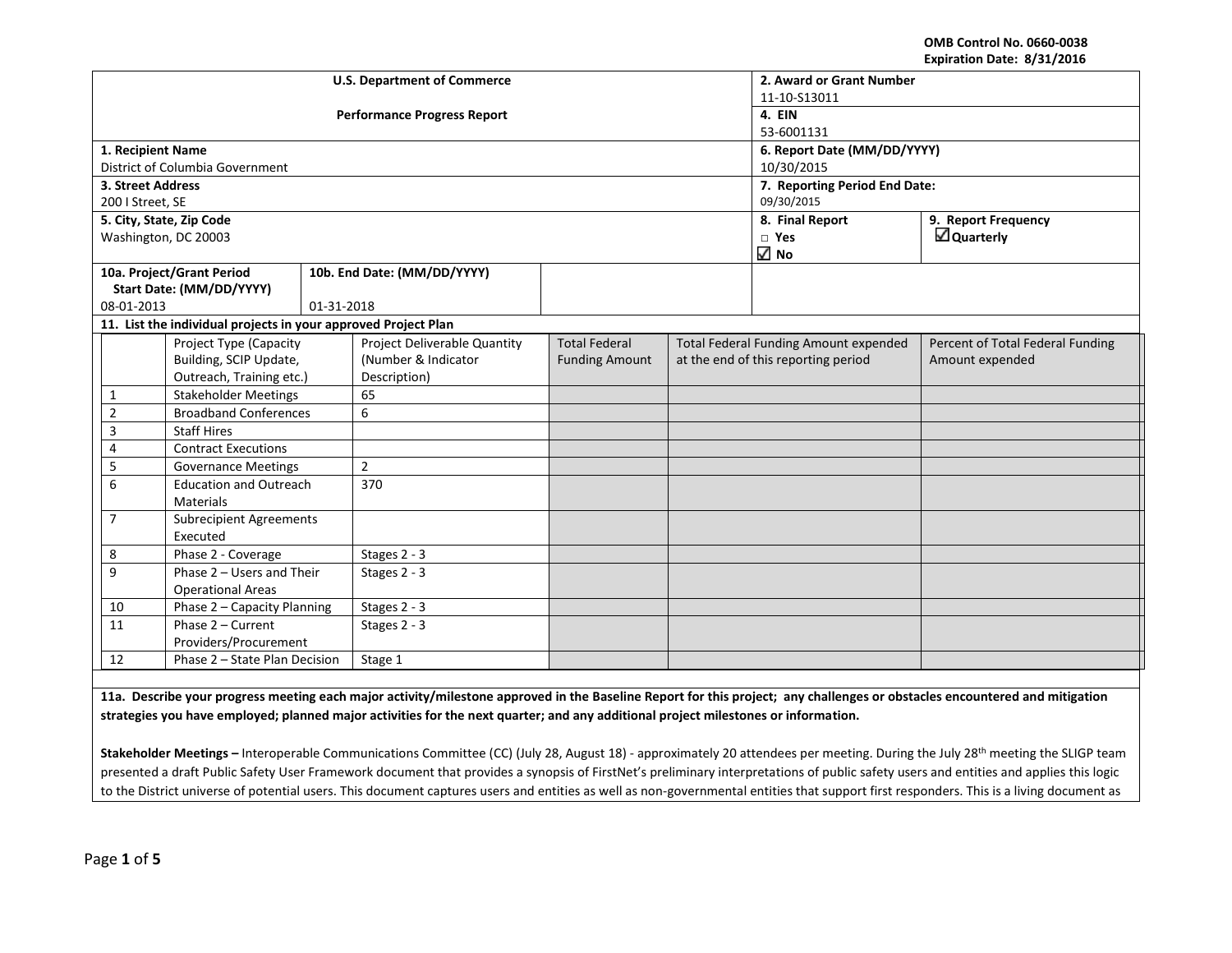we receive more data from agencies and as FirstNet finalizes its public safety user and entity definitions. During the August 18<sup>th</sup> meeting, the team briefed stakeholders on data collection progress, FirstNet leadership changes, and the FirstNet timeline for its RFP.

Additional meetings included outreach and education meetings with eight (8) stakeholders in the following five entities: DC Department of Human Services (DHS) Emergency Management Division (2 attendees), DC Department of General Services (DGS) Protective Services Division (3), Washington Regional Threat Assessment Center (WRTAC) open house and discussion with WRTAC director (1), DC Council Committee on the Judiciary staff briefing (1), Metro Transit Police Emergency Communications (1). The team also conducted outreach and education with each SIEC agency and the DC National Guard during the process of completing agency data in the Mobile Data Survey Tool (MDST). This included updated information about FirstNet and the city's planning effort, answering any questions the agency had, and also working with the agency to reengage with the OEC CASM tool as an information gathering tool (17 participants/attendees).

**Broadband Conferences** – PSCR (June 2-5) (2 attendees), APCO (August 17-19) (2 attendees), New Jersey State Consultation (September 3) (2 attendees).

**Governance Meetings** – ICC (July 28, August 18). The September ICC meeting was cancelled due to planning for the papal visit. Note: In the absence of Statewide Interoperability Executive Council (SIEC) meetings in this quarter, we are considering the ICC – the SIEC's working group whose members are stakeholders who report directly to the agency director/chief members of the SIEC – to serve both a governance and stakeholder role.

**Education and Outreach** – Materials provided: PowerPoint presentations to eight (8) participants at outreach meetings. The FirstNet DC newsletter reached 106 recipients, including stakeholder members of the SIEC and ICC as well as agency legal counsel and public information officers. Website traffic: 256 hits on public website.

**Phase 2 activities** - The District SLIGP team conducted Stages 2 – 3 data collection and analysis/aggregation activities for Coverage, Users and their Operational Areas, Capacity Planning, and Current Providers/Procurement. We completed Stage 4 for these activities (submission to FirstNet) October 6 and will capture this status in our next quarterly report. We also began Stage 1 activities for the State Plan Decision process in the quarter.

**11b. If the project team anticipates requesting any changes to the approved Baseline Report in the next quarter, describe those below. Note that any substantive changes to the Baseline Report must be approved by the Department of Commerce before implementation.** 

The District submitted its Phase 2 budget revision in Q9 after requesting an extension to July 23. Highlighted changes in this budget revision include:

- Reallocation of eliminated FTE SWIC salary and fringe associated with it (total of \$64,050); SWIC is fully funded through another program. No funds are expended for the SWIC through this grant.
- Establishment of the Project Manager role under FTE Personnel for Phase 2 (12 Quarters) (a total of \$50,656 including Salary and Fringe).
- Establishment of a Legal/Regulatory Analyst role under FTE Personnel for Phase 2 (12 Quarters) (a total of \$42,213 including Salary and Fringe).
- Reallocation of the salary assigned to the eliminated FTE OUC Technical Lead (a total of \$23,790). No funds expended for Technical Lead through this grant.
- Reallocation of the development of educational and discussion materials from under Contractual to be absorbed across FTE personnel and Travel budgets (a total of \$9,945).

The SWIC, Senior Administrative Assistant, and Technical Lead FTE roles were removed due to our adjustments internally from the original project planning as we moved forward with Phase 1. These FTE roles were not utilized and no money was spent or reported under these personnel lines.

We received word back from NIST that our Phase 2 submission was accepted on September 21.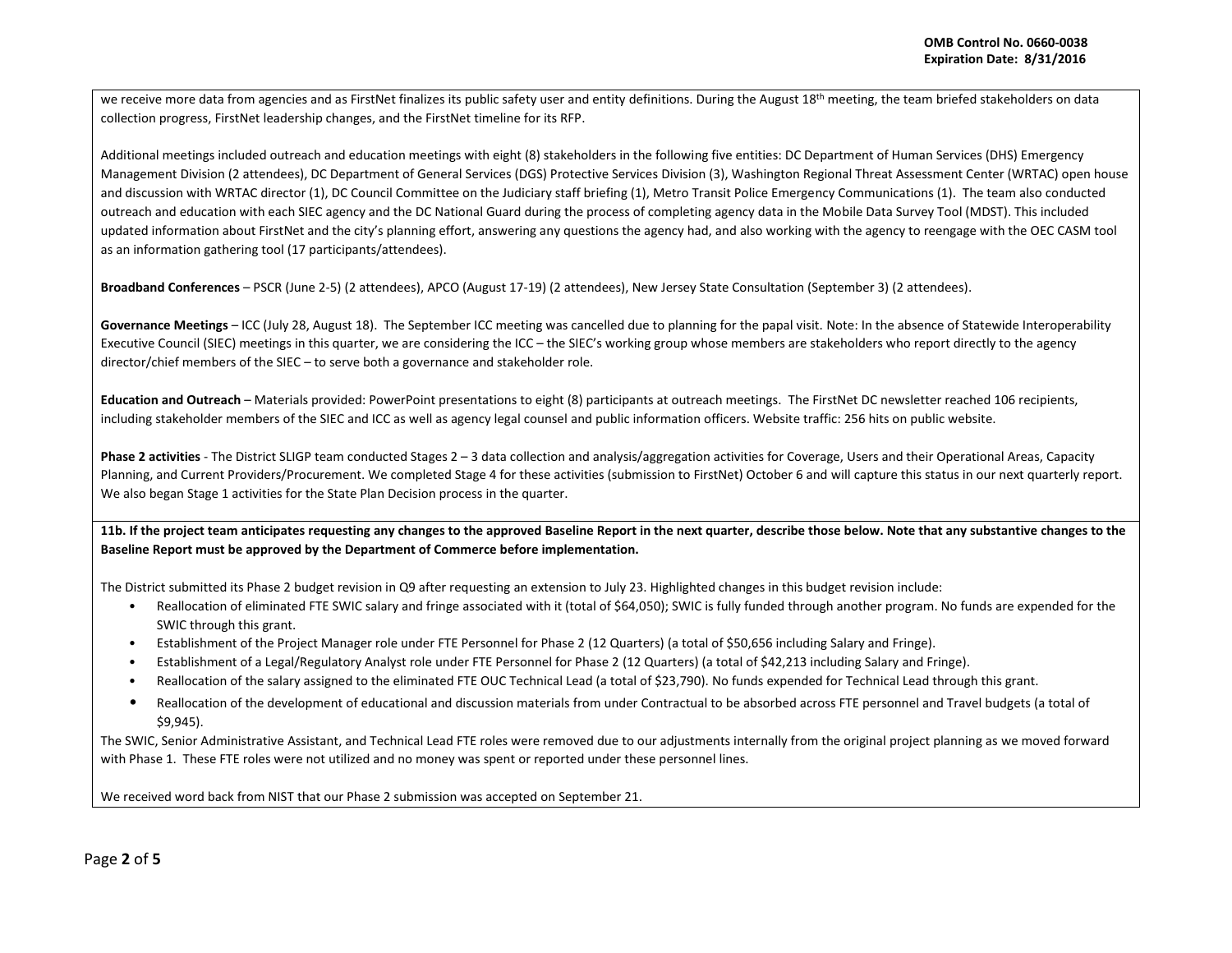## **11c. Provide any other information that would be useful to NTIA as it assesses this project's progress.**

The SPOC and a team member attended the New Jersey State Consultation meeting on September 3. Attending the New Jersey state consultation was helpful for a number of reasons: we were able to see the effects of a deployed network in urban environments and learn more about how New Jersey is using state owned fiber infrastructure to support this network. We look forward to continuing the outreach with our colleagues in New Jersey in an effort to learn and understand more.

Data Collection: The OCTO SLIGP team, OCTO GIS, and OUC coordinated data in response to the FirstNet data request. While the information was completed by the FirstNet deadline of September 30, this was still in stakeholder and executive review and subsequently released to FirstNet on October 6, in advance of the Fall SPOC Meeting. We used the OEC Mobile Data Survey Tool to capture public safety agency user, device, application, usage and cost data. We worked with all 12 agencies that participate in the Statewide Interoperability Executive Council (SIEC) in addition to Metro Police and the DC National Guard, to obtain survey responses. The OCTO GIS and OUC teams worked closely together to collect and aggregate call data over sample periods covering 2014 and 2015. We used the Maryland state GIS team's criteria as a basis for coverage mapping and then used a 200 meter by 200 meter hexagonal grid (instead of the FirstNet 1 mile by 1 mile grid) to gauge coverage needs throughout the city.

Public Safety Users: The SLIGP team began developing a draft Public Safety User/Entity framework based on the FirstNet interpretations of public safety users and entities in its Third Notice, and what this means in the District of Columbia. This effort supports both our data collection efforts and our policy and governance framework efforts around authorization, prioritization, and preemption, as well as the overall ESF roles of agencies identified by the District's emergency response plan.

## **11d. Describe any success stories or best practices you have identified. Please be as specific as possible.**

The quarterly newsletter has been a good tool for distributing information to stakeholders. We have expanded the pool of recipients by about 25 percent from our first quarterly issue to the second. This quarter's newsletter focused on the findings from our data collection efforts, SLIGP team actions of interest to our stakeholders (i.e. notes from the New Jersey consultation) events and actions going on with FirstNet (RFP, leadership changes, etc.), and topics of interest (mobile data use on drones, early builders). We are looking for ways to increase the open rate, which is currently approximately 20 percent, and are considering more focused and frequently timed communications.

Public Safety User Framework will be a useful tool for us to understand the community of users on this network, especially in the context of ESF roles and in relation to prioritization.

## **12. Personnel**

## **12a. If the project is not fully staffed, describe how any lack of staffing may impact the project's time line and when the project will be fully staffed.**

The project is fully staffed.

**12b. Staffing Table** See Item 11b above for an explanation of changes noted below.

| Job Title                            | FTE % | <b>Project(s) Assigned</b>                                       | Change                           |
|--------------------------------------|-------|------------------------------------------------------------------|----------------------------------|
| <b>Project Manager</b>               | 10%   | Provide management of all aspects of project                     | Role established                 |
| Outreach Manager/Project Coordinator | 12%   | Provide management and coordination of all outreach activities   | Reduced percentage time from 25% |
| Legal/Regulatory Analyst             | 10%   | Provide technical oversight, support and management of all SLIGP | Role established                 |
|                                      |       | activities                                                       |                                  |
| <b>SWIC</b>                          | 0%    | N/A                                                              | Removed role                     |
| Senior Administrative Assistant      | 0%    | N/A                                                              | Removed role                     |
| <b>Technical Lead</b>                | 0%    | N/A                                                              | Removed role                     |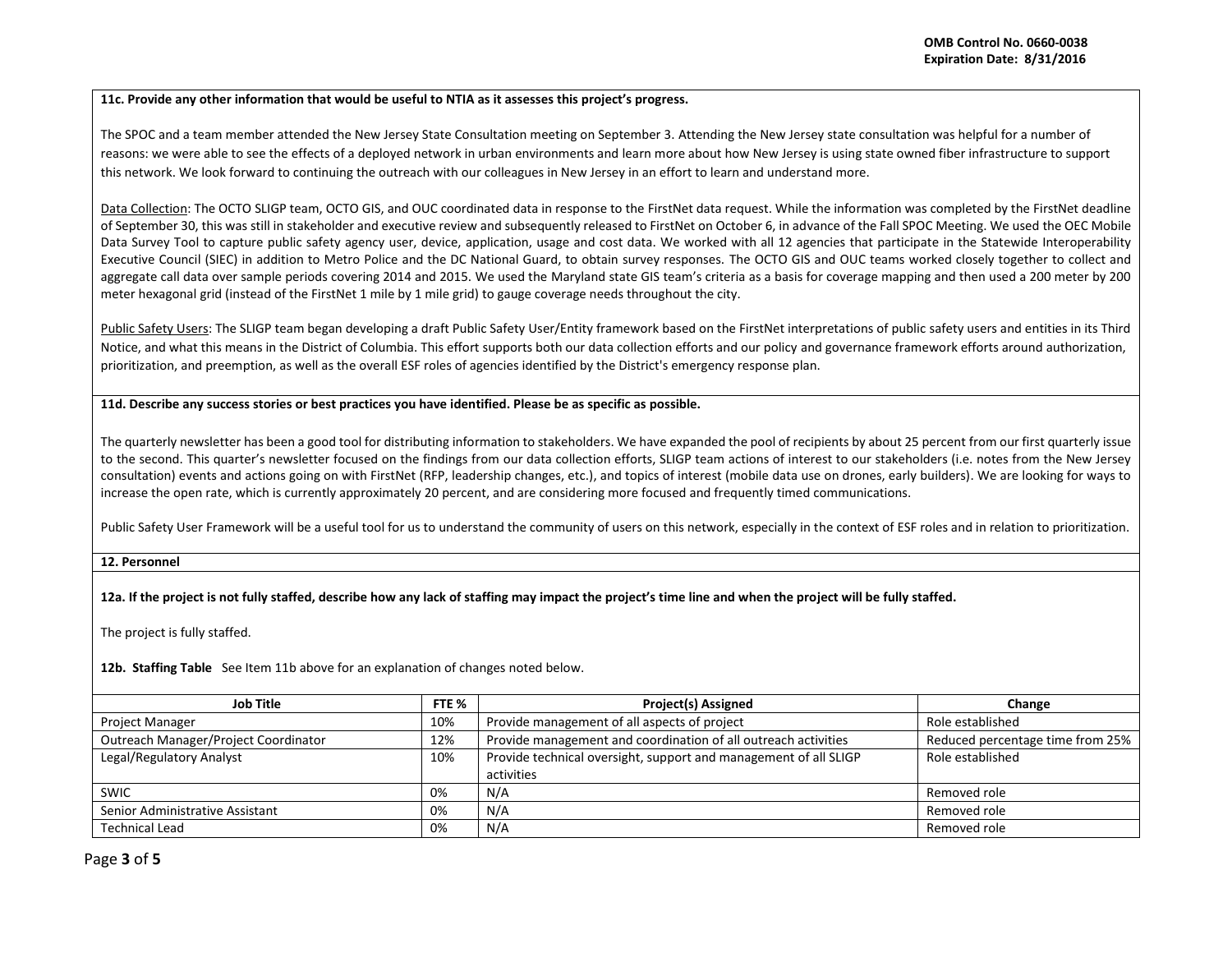|                                                                                                                                                                                                 | Add Row<br>Remove Row                                                                                |                                     |                  |                            |                   |                              |                                      |                                                |                        |                          |
|-------------------------------------------------------------------------------------------------------------------------------------------------------------------------------------------------|------------------------------------------------------------------------------------------------------|-------------------------------------|------------------|----------------------------|-------------------|------------------------------|--------------------------------------|------------------------------------------------|------------------------|--------------------------|
|                                                                                                                                                                                                 |                                                                                                      |                                     |                  |                            |                   |                              |                                      |                                                |                        |                          |
| 13. Subcontracts (Vendors and/or Subrecipients)<br>13a. Subcontracts Table - Include all subcontractors. The totals from this table must equal the "Subcontracts Total" in Question 14f.        |                                                                                                      |                                     |                  |                            |                   |                              |                                      |                                                |                        |                          |
| Name                                                                                                                                                                                            | Subcontract Purpose                                                                                  |                                     | Type             | RFP/RFQ                    | Contract          | Start                        | <b>End Date</b>                      | <b>Total Federal</b>                           | <b>Total Matching</b>  | Project and % Assigned   |
|                                                                                                                                                                                                 |                                                                                                      |                                     | (Vendor/Subrec.) | <b>Issued</b><br>(Y/N)     | Executed<br>(Y/N) | Date                         |                                      | <b>Funds Allocated</b>                         | <b>Funds Allocated</b> |                          |
| CTC/Triage                                                                                                                                                                                      | <b>Technical Subject</b><br><b>Matter Experts</b>                                                    |                                     | Vendor           | N                          | Y                 | 8/1/13                       | 1/31/18                              | \$341,035                                      | \$131,943              |                          |
| <b>CTC</b>                                                                                                                                                                                      | Policy<br>Governance/Planning                                                                        |                                     | Vendor           | N                          | Y                 | 8/1/13                       | 1/31/18                              | \$91,101                                       | \$16,499               |                          |
| CTC/Triage                                                                                                                                                                                      | <b>Education and</b><br><b>Outreach Support</b><br>Data Collection<br>Support<br>Conference planning |                                     | Vendor           | N                          | Y                 | 8/1/13                       | 1/31/18                              | \$4,018                                        | \$5,927                |                          |
|                                                                                                                                                                                                 |                                                                                                      |                                     |                  |                            |                   |                              |                                      |                                                |                        |                          |
|                                                                                                                                                                                                 |                                                                                                      |                                     |                  |                            | Add Row           |                              | Remove Row                           |                                                |                        |                          |
| 13b. Describe any challenges encountered with vendors and/or subrecipients.                                                                                                                     |                                                                                                      |                                     |                  |                            |                   |                              |                                      |                                                |                        |                          |
|                                                                                                                                                                                                 |                                                                                                      |                                     |                  |                            |                   |                              |                                      |                                                |                        |                          |
| No challenges were encountered. We leveraged and or modified existing contract to facilitate grant requirements.                                                                                |                                                                                                      |                                     |                  |                            |                   |                              |                                      |                                                |                        |                          |
| 14. Budget Worksheet                                                                                                                                                                            |                                                                                                      |                                     |                  |                            |                   |                              |                                      |                                                |                        |                          |
|                                                                                                                                                                                                 |                                                                                                      |                                     |                  |                            |                   |                              |                                      |                                                |                        |                          |
| Columns 2, 3 and 4 must match your current project budget for the entire award, which is the SF-424A on file.<br>Only list matching funds that the Department of Commerce has already approved. |                                                                                                      |                                     |                  |                            |                   |                              |                                      |                                                |                        |                          |
| Project Budget Element (1)                                                                                                                                                                      |                                                                                                      | <b>Federal Funds</b><br>Awarded (2) | Funds (3)        | <b>Approved Matching</b>   |                   | <b>Total Budget</b>          | <b>Federal Funds</b><br>Expended (5) | <b>Approved Matching Funds</b><br>Expended (6) |                        | Total Funds Expended (7) |
| a. Personnel Salaries                                                                                                                                                                           |                                                                                                      | \$131,442.00                        |                  | \$4,812.00                 |                   | \$136,254.00                 | \$74,028.63                          | \$4,812.00                                     |                        | \$78,840.63              |
| b. Personnel Fringe Benefits                                                                                                                                                                    |                                                                                                      | \$31,338.00                         |                  | \$0                        |                   | \$31,338.00                  | \$20,345.79                          | \$0                                            |                        | \$20,345.79              |
| c. Travel                                                                                                                                                                                       |                                                                                                      | \$27,382.00                         |                  | \$0                        |                   |                              | \$5,237.10                           | \$0                                            |                        | \$5,237.10               |
| d. Equipment                                                                                                                                                                                    |                                                                                                      | \$0                                 |                  | $\overline{\overline{50}}$ |                   | \$27,382.00<br>\$0           |                                      | $\overline{\xi_0}$                             |                        | \$0                      |
| e. Materials/Supplies                                                                                                                                                                           |                                                                                                      | \$29.00                             |                  | \$1,000.00                 |                   | \$0<br>\$1,029.00<br>\$0     |                                      | \$0                                            |                        | \$0                      |
| f. Subcontracts Total                                                                                                                                                                           |                                                                                                      | \$433.631.00                        |                  | \$153,369.00               |                   | \$586,878.00<br>\$234,134.42 |                                      | \$122.834.98                                   |                        | \$356,969.40             |
| g. Other                                                                                                                                                                                        |                                                                                                      | \$12,900.00                         |                  | \$0                        |                   | \$12,900.00                  | \$0                                  | \$0                                            |                        | \$0                      |
| Indirect                                                                                                                                                                                        |                                                                                                      | \$0                                 |                  | $\overline{50}$            | \$0               |                              | \$0                                  | $\overline{50}$                                |                        | \$0                      |
| h. Total Costs                                                                                                                                                                                  |                                                                                                      | \$636,722.00                        |                  | \$159,181.00               |                   | \$795,903.00                 | \$333,745.94                         | \$127,646.98                                   |                        | \$461,392.92             |
| i. % of Total                                                                                                                                                                                   |                                                                                                      | 80%                                 |                  | 20%                        | 100%              |                              | 72%                                  | 28%                                            |                        | 100%                     |